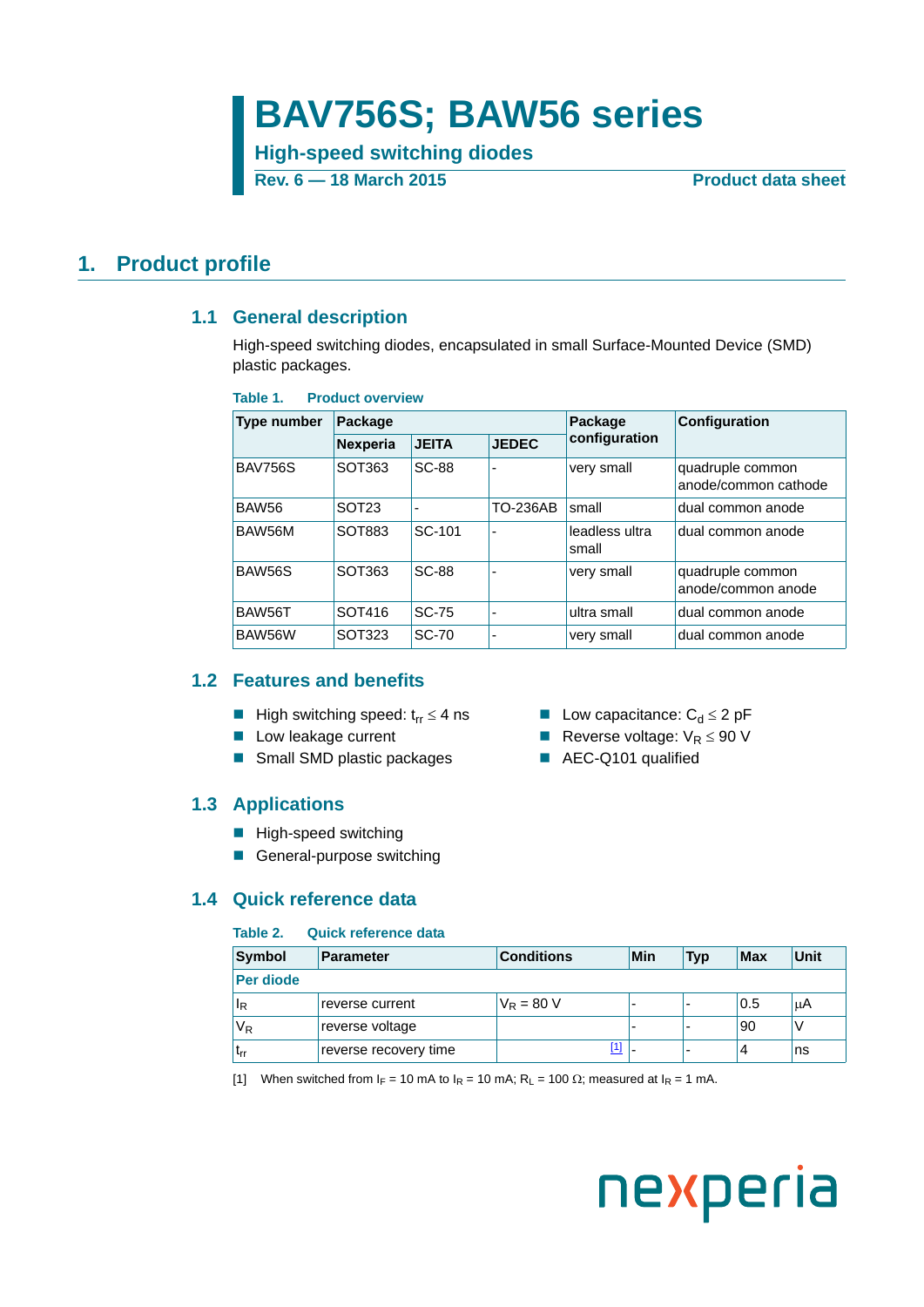**High-speed switching diodes**

### <span id="page-1-0"></span>**2. Pinning information**

| Table 3.         | <b>Pinning</b>                          |                                             |                                             |
|------------------|-----------------------------------------|---------------------------------------------|---------------------------------------------|
| Pin              | <b>Description</b>                      | <b>Simplified outline</b>                   | <b>Symbol</b>                               |
| <b>BAV756S</b>   |                                         |                                             |                                             |
| 1                | anode (diode 1)                         |                                             |                                             |
| $\overline{c}$   | cathode (diode 2)                       | 6<br>5                                      | 6<br>5<br>4                                 |
| 3                | common anode (diode 2 and<br>diode 3)   | О                                           | Δ                                           |
| 4                | cathode (diode 3)                       |                                             | ₩<br>$\circ \overline{4}$                   |
| 5                | anode (diode 4)                         |                                             | $\overline{2}$<br>3<br>$\mathbf{1}$         |
| 6                | common cathode (diode 1<br>and diode 4) |                                             | 006aab103                                   |
|                  | BAW56; BAW56T; BAW56W                   |                                             |                                             |
| $\mathbf 1$      | cathode (diode 1)                       |                                             |                                             |
| $\overline{c}$   | cathode (diode 2)                       | 3                                           | 3                                           |
| 3                | common anode                            | $\mathbf{1}$<br>$\overline{c}$<br>006aaa144 | $\overline{c}$<br>1<br>006aab099            |
| <b>BAW56M</b>    |                                         |                                             |                                             |
| 1                | cathode (diode 1)                       |                                             |                                             |
| $\overline{c}$   | cathode (diode 2)                       | $\mathbf{1}$<br>3                           | 3                                           |
| 3                | common anode                            | $\overline{c}$<br>Transparent<br>top view   | $\mathbf{1}$<br>$\overline{2}$<br>006aab099 |
| <b>BAW56S</b>    |                                         |                                             |                                             |
| $\mathbf{1}$     | cathode (diode 1)                       |                                             |                                             |
| $\boldsymbol{2}$ | cathode (diode 2)                       | 5                                           | 6<br>4                                      |
| 3                | common anode (diode 3 and<br>diode 4)   |                                             | Δ                                           |
| 4                | cathode (diode 3)                       | 2                                           | О                                           |
| 5                | cathode (diode 4)                       |                                             | $\overline{2}$<br>3                         |
| 6                | common anode (diode 1 and<br>diode 2)   |                                             | 006aab102                                   |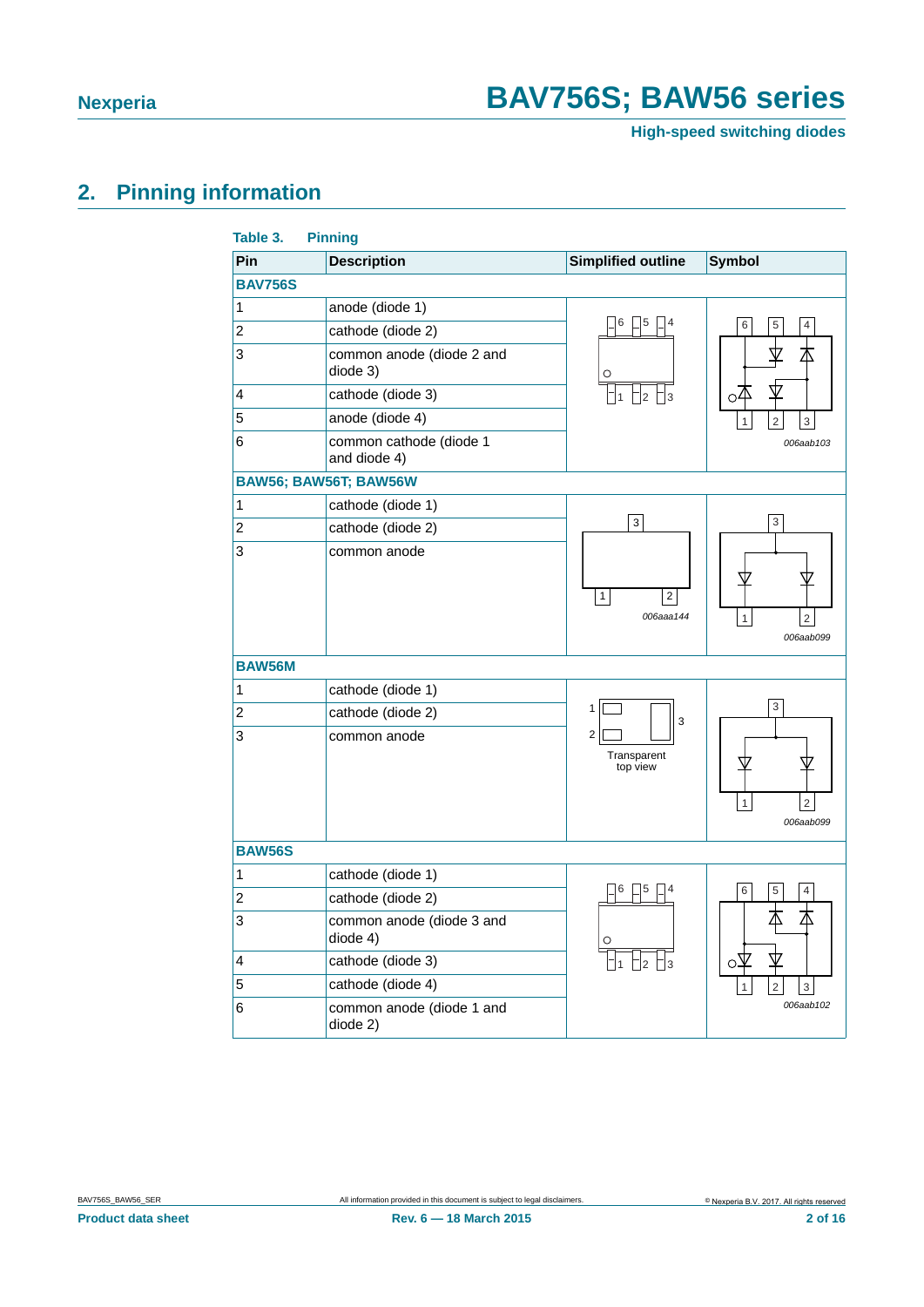**High-speed switching diodes**

#### <span id="page-2-1"></span>**3. Ordering information**

| Table 4. |  | <b>Ordering information</b> |
|----------|--|-----------------------------|
|----------|--|-----------------------------|

| <b>Type number</b> | <b>Package</b>           |                                                                                              |                   |  |  |  |
|--------------------|--------------------------|----------------------------------------------------------------------------------------------|-------------------|--|--|--|
|                    | <b>Name</b>              | <b>Description</b>                                                                           | <b>Version</b>    |  |  |  |
| BAV756S            | <b>SC-88</b>             | plastic surface-mounted package; 6 leads                                                     | SOT363            |  |  |  |
| BAW <sub>56</sub>  | $\overline{\phantom{0}}$ | plastic surface-mounted package; 3 leads                                                     | SOT <sub>23</sub> |  |  |  |
| BAW56M             | SC-101                   | leadless ultra small plastic package; 3 solder lands;<br>body $1.0 \times 0.6 \times 0.5$ mm | SOT883            |  |  |  |
| BAW56S             | <b>SC-88</b>             | plastic surface-mounted package; 6 leads                                                     | SOT363            |  |  |  |
| BAW56T             | <b>SC-75</b>             | plastic surface-mounted package; 3 leads                                                     | SOT416            |  |  |  |
| BAW56W             | <b>SC-70</b>             | plastic surface-mounted package; 3 leads                                                     | SOT323            |  |  |  |

#### <span id="page-2-2"></span>**4. Marking**

#### **Table 5. Marking codes**

| <b>Type number</b> | Marking code <sup>[1]</sup> |
|--------------------|-----------------------------|
| <b>BAV756S</b>     | $A7^*$                      |
| BAW56              | $A1*$                       |
| BAW56M             | S <sub>5</sub>              |
| <b>BAW56S</b>      | $A1*$                       |
| BAW56T             | A <sub>1</sub>              |
| BAW56W             | $A1^*$                      |

<span id="page-2-0"></span> $[1]$  \* = -: made in Hong Kong

 $* = p$ : made in Hong Kong

\* = t: made in Malaysia

\* = W: made in China

#### <span id="page-2-3"></span>**5. Limiting values**

#### **Table 6. Limiting values**

*In accordance with the Absolute Maximum Rating System (IEC 60134).*

| <b>Symbol</b>           | <b>Parameter</b>                   | <b>Conditions</b>    | <b>Min</b> | <b>Max</b> | <b>Unit</b> |
|-------------------------|------------------------------------|----------------------|------------|------------|-------------|
| Per diode               |                                    |                      |            |            |             |
| <b>V</b> <sub>RRM</sub> | repetitive peak reverse<br>voltage |                      |            | 90         | V           |
| $V_R$                   | reverse voltage                    |                      |            | 90         | V           |
| ΙF                      | forward current                    |                      |            |            |             |
|                         | <b>BAV756S</b>                     | $T_s = 60 °C$        |            | 250        | mA          |
|                         | BAW56                              | $T_{amb} \leq 25 °C$ |            | 215        | mA          |
|                         | BAW56M                             | $T_{amb} \leq 25 °C$ |            | 150        | mA          |
|                         | BAW56S                             | $T_s = 60 °C$        |            | 250        | mA          |
|                         | BAW56T                             | $T_s = 90 °C$        |            | 150        | mA          |
|                         | BAW56W                             | $T_{amb} \leq 25 °C$ |            | 150        | mA          |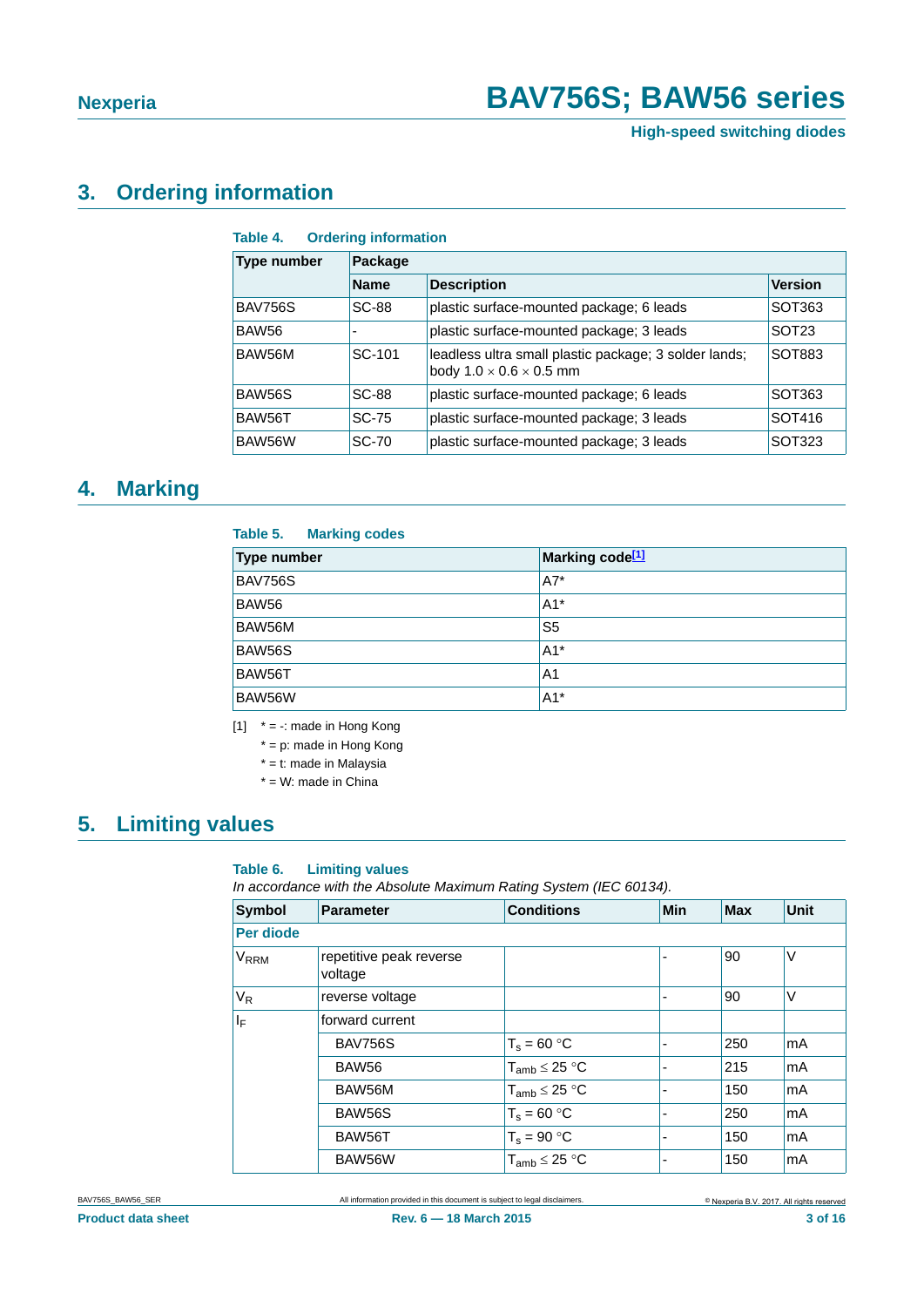**High-speed switching diodes**

| <b>Symbol</b>                               | <b>Parameter</b>                                                                                                                                                                                                                                                                                                                                                                                                                                                                                                                                                                                                                                                                      | <b>Conditions</b>    | Min |                | <b>Unit</b>     |
|---------------------------------------------|---------------------------------------------------------------------------------------------------------------------------------------------------------------------------------------------------------------------------------------------------------------------------------------------------------------------------------------------------------------------------------------------------------------------------------------------------------------------------------------------------------------------------------------------------------------------------------------------------------------------------------------------------------------------------------------|----------------------|-----|----------------|-----------------|
| <b>FRM</b>                                  | repetitive peak forward<br>current                                                                                                                                                                                                                                                                                                                                                                                                                                                                                                                                                                                                                                                    |                      |     | 500            | mA              |
| $I_{FSM}$                                   | non-repetitive peak forward                                                                                                                                                                                                                                                                                                                                                                                                                                                                                                                                                                                                                                                           | $[1]$<br>square wave |     |                |                 |
|                                             | current                                                                                                                                                                                                                                                                                                                                                                                                                                                                                                                                                                                                                                                                               | $t_p = 1 \mu s$      |     | $\overline{4}$ | A               |
|                                             |                                                                                                                                                                                                                                                                                                                                                                                                                                                                                                                                                                                                                                                                                       | $t_p = 1$ ms         |     | $\mathbf{1}$   | A               |
|                                             |                                                                                                                                                                                                                                                                                                                                                                                                                                                                                                                                                                                                                                                                                       | $t_{p} = 1$ s        |     | 0.5            | A               |
|                                             | <b>Max</b><br>$[2]$<br>total power dissipation<br>350<br><b>BAV756S</b><br>$T_s = 60 °C$<br><b>BAW56</b><br>$T_{amb} \leq 25 °C$<br>250<br>[3]<br>250<br>BAW56M<br>$T_{amb} \leq 25 °C$<br>$T_s = 60 °C$<br><b>BAW56S</b><br>350<br>$[4]$<br>$T_s = 90 °C$<br>170<br>BAW56T<br>$T_{amb} \leq 25 °C$<br>BAW56W<br>200<br>forward current<br>$T_s = 60 °C$<br>100<br><b>BAV756S</b><br>$T_{amb} \leq 25 °C$<br><b>BAW56</b><br>125<br>BAW56M<br>$T_{amb} \leq 25 °C$<br>75<br>$T_s = 60 °C$<br><b>BAW56S</b><br>100<br>$T_s = 90 °C$<br>75<br>BAW56T<br>$T_{amb} \leq 25 °C$<br>BAW56W<br>130<br>150<br>junction temperature<br>ambient temperature<br>$-65$<br>$+150$<br>-65<br>$+150$ |                      |     |                |                 |
|                                             |                                                                                                                                                                                                                                                                                                                                                                                                                                                                                                                                                                                                                                                                                       |                      |     |                | mW              |
| $P_{\text{tot}}$<br><b>Per device</b><br>ΙF |                                                                                                                                                                                                                                                                                                                                                                                                                                                                                                                                                                                                                                                                                       |                      |     |                | mW              |
|                                             |                                                                                                                                                                                                                                                                                                                                                                                                                                                                                                                                                                                                                                                                                       |                      |     |                | mW              |
|                                             |                                                                                                                                                                                                                                                                                                                                                                                                                                                                                                                                                                                                                                                                                       |                      |     |                | mW              |
|                                             |                                                                                                                                                                                                                                                                                                                                                                                                                                                                                                                                                                                                                                                                                       |                      |     |                | mW              |
|                                             |                                                                                                                                                                                                                                                                                                                                                                                                                                                                                                                                                                                                                                                                                       |                      |     |                | mW              |
|                                             |                                                                                                                                                                                                                                                                                                                                                                                                                                                                                                                                                                                                                                                                                       |                      |     |                |                 |
|                                             |                                                                                                                                                                                                                                                                                                                                                                                                                                                                                                                                                                                                                                                                                       |                      |     |                |                 |
|                                             |                                                                                                                                                                                                                                                                                                                                                                                                                                                                                                                                                                                                                                                                                       |                      |     | mA             |                 |
|                                             |                                                                                                                                                                                                                                                                                                                                                                                                                                                                                                                                                                                                                                                                                       |                      |     | mA             |                 |
|                                             |                                                                                                                                                                                                                                                                                                                                                                                                                                                                                                                                                                                                                                                                                       |                      |     |                | mA              |
|                                             |                                                                                                                                                                                                                                                                                                                                                                                                                                                                                                                                                                                                                                                                                       |                      |     |                | mA              |
|                                             |                                                                                                                                                                                                                                                                                                                                                                                                                                                                                                                                                                                                                                                                                       |                      |     |                | mA              |
|                                             |                                                                                                                                                                                                                                                                                                                                                                                                                                                                                                                                                                                                                                                                                       |                      |     |                | mA              |
| $T_j$                                       |                                                                                                                                                                                                                                                                                                                                                                                                                                                                                                                                                                                                                                                                                       |                      |     |                | $^{\circ}$ C    |
| $T_{amb}$                                   |                                                                                                                                                                                                                                                                                                                                                                                                                                                                                                                                                                                                                                                                                       |                      |     |                | $\rm ^{\circ}C$ |
| $T_{\text{stg}}$                            | storage temperature                                                                                                                                                                                                                                                                                                                                                                                                                                                                                                                                                                                                                                                                   |                      |     |                | $\circ$ C       |

**Table 6. Limiting values** *…continued*

*In accordance with the Absolute Maximum Rating System (IEC 60134).*

<span id="page-3-0"></span>[1]  $T_i = 25$  °C prior to surge.

- <span id="page-3-1"></span>[2] Device mounted on an FR4 Printed-Circuit Board (PCB), single-sided copper, tin-plated and standard footprint.
- <span id="page-3-2"></span>[3] Reflow soldering is the only recommended soldering method.
- <span id="page-3-3"></span>[4] Single diode loaded.

#### <span id="page-3-4"></span>**6. Thermal characteristics**

#### **Table 7. Thermal characteristics**

| <b>Symbol</b> | <b>Parameter</b>                               | <b>Conditions</b> |     |   | <b>Typ</b>               | <b>Max</b> | Unit |
|---------------|------------------------------------------------|-------------------|-----|---|--------------------------|------------|------|
| Per diode     |                                                |                   |     |   |                          |            |      |
| $R_{th(j-a)}$ | thermal resistance from<br>junction to ambient | in free air       | [1] |   |                          |            |      |
|               | BAW56                                          |                   |     | - | $\overline{\phantom{a}}$ | 500        | K/W  |
|               | BAW56M                                         |                   | [2] |   | $\overline{\phantom{0}}$ | 500        | K/W  |
|               | BAW56W                                         |                   |     | - | $\overline{\phantom{0}}$ | 625        | K/W  |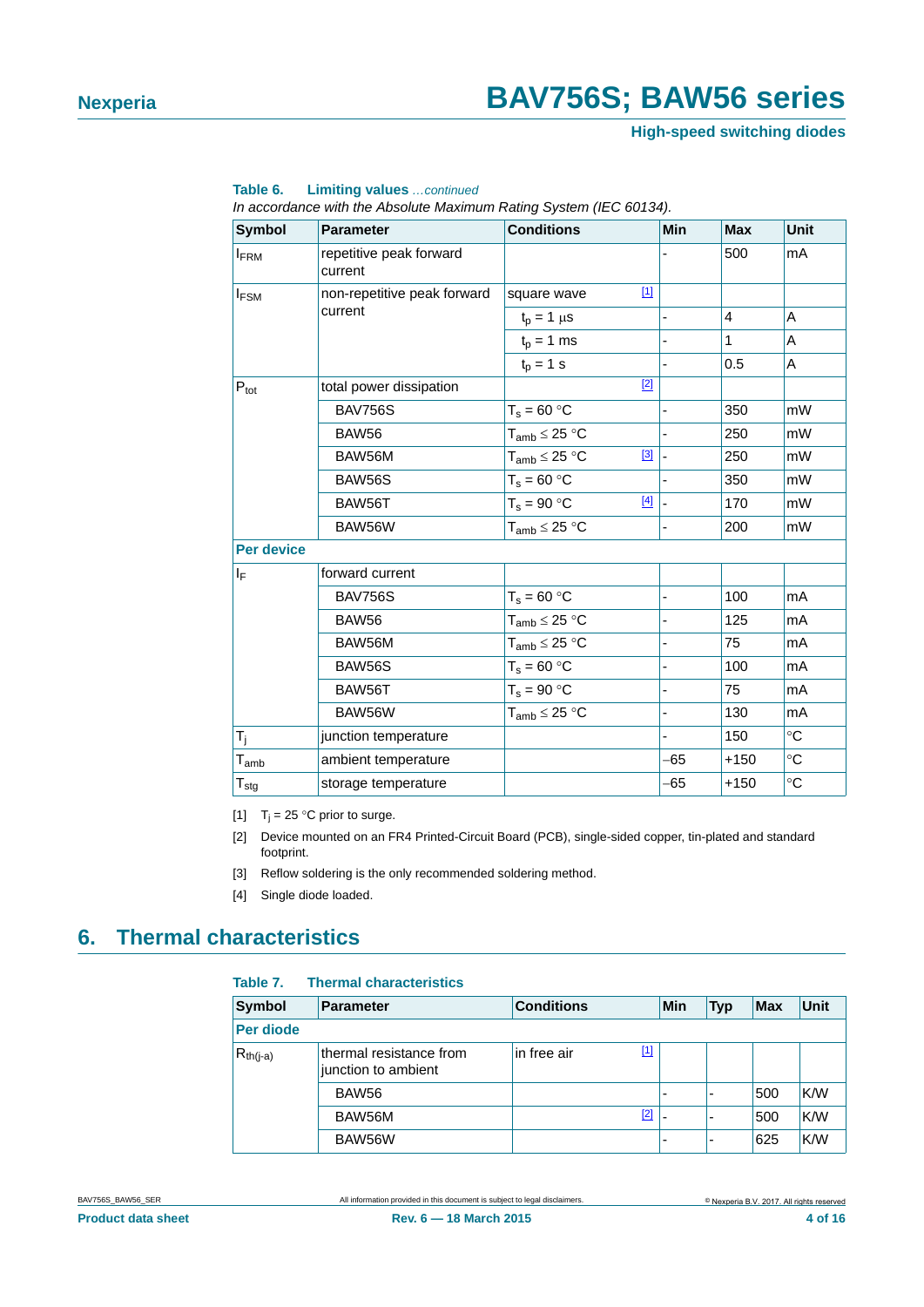**High-speed switching diodes**

| Symbol         | <b>Parameter</b>                                    | <b>Conditions</b> | <b>Min</b>               | <b>Typ</b>               | <b>Max</b> | <b>Unit</b> |
|----------------|-----------------------------------------------------|-------------------|--------------------------|--------------------------|------------|-------------|
| $R_{th(j-sp)}$ | thermal resistance from<br>junction to solder point |                   |                          |                          |            |             |
|                | <b>BAV756S</b>                                      |                   | $\overline{\phantom{0}}$ |                          | 255        | K/W         |
|                | BAW56                                               |                   | $\overline{\phantom{0}}$ |                          | 360        | K/W         |
|                | <b>BAW56S</b>                                       |                   | $\overline{\phantom{0}}$ |                          | 255        | K/W         |
|                | BAW56T                                              |                   | $\overline{\phantom{0}}$ | $\overline{\phantom{0}}$ | 350        | K/W         |
|                | BAW56W                                              |                   | ٠                        |                          | 300        | K/W         |

**Table 7. Thermal characteristics** *…continued*

<span id="page-4-0"></span>[1] Device mounted on an FR4 PCB, single-sided copper, tin-plated and standard footprint.

<span id="page-4-1"></span>[2] Reflow soldering is the only recommended soldering method.

#### <span id="page-4-5"></span>**7. Characteristics**

#### **Table 8. Characteristics**

*Tamb = 25 C unless otherwise specified.*

| <b>Symbol</b> | <b>Parameter</b>         | <b>Conditions</b>                      | Min | <b>Typ</b> | <b>Max</b> | Unit    |
|---------------|--------------------------|----------------------------------------|-----|------------|------------|---------|
| Per diode     |                          |                                        |     |            |            |         |
| $V_F$         | forward voltage          | $\boxed{1}$                            |     |            |            |         |
|               |                          | $I_F = 1$ mA                           |     |            | 715        | mV      |
|               |                          | $I_F = 10 \text{ mA}$                  |     |            | 855        | mV      |
|               |                          | $I_F = 50$ mA                          |     | -          | 1          | V       |
|               |                          | $I_F = 150$ mA                         |     |            | 1.25       | $\vee$  |
| ΙŖ            | reverse current          | $V_R = 25 V$                           |     | -          | 30         | nA      |
|               |                          | $V_R = 80 V$                           |     |            | 0.5        | μA      |
|               |                          | $V_R = 25 V$ ; T <sub>i</sub> = 150 °C |     |            | 30         | $\mu$ A |
|               |                          | $V_R = 80 V$ ; T <sub>i</sub> = 150 °C | ۰   | -          | 150        | μA      |
| $C_d$         | diode capacitance        | $V_R = 0 V$ ; f = 1 MHz                |     |            | 2          | pF      |
| $t_{rr}$      | reverse recovery time    | $[2]$                                  |     | -          | 4          | ns      |
| $V_{FR}$      | forward recovery voltage | [3]                                    |     |            | 1.75       | $\vee$  |

<span id="page-4-2"></span>[1] Pulse test:  $t_p \le 300 \text{ }\mu\text{s}; \delta \le 0.02$ .

<span id="page-4-3"></span>[2] When switched from  $I_F = 10$  mA to  $I_R = 10$  mA;  $R_L = 100 \Omega$ ; measured at  $I_R = 1$  mA.

<span id="page-4-4"></span>[3] When switched from  $I_F = 10$  mA;  $t_r = 20$  ns.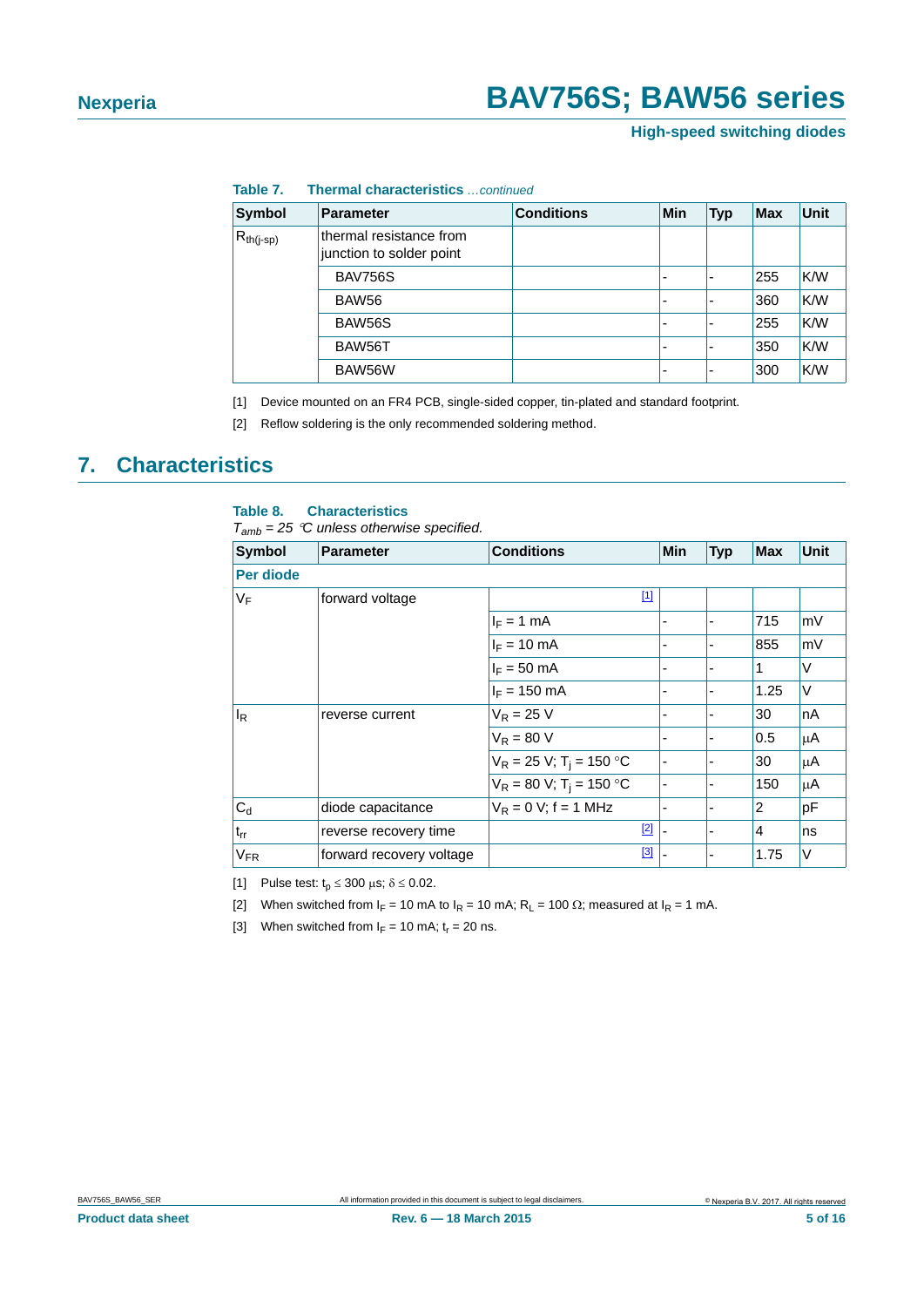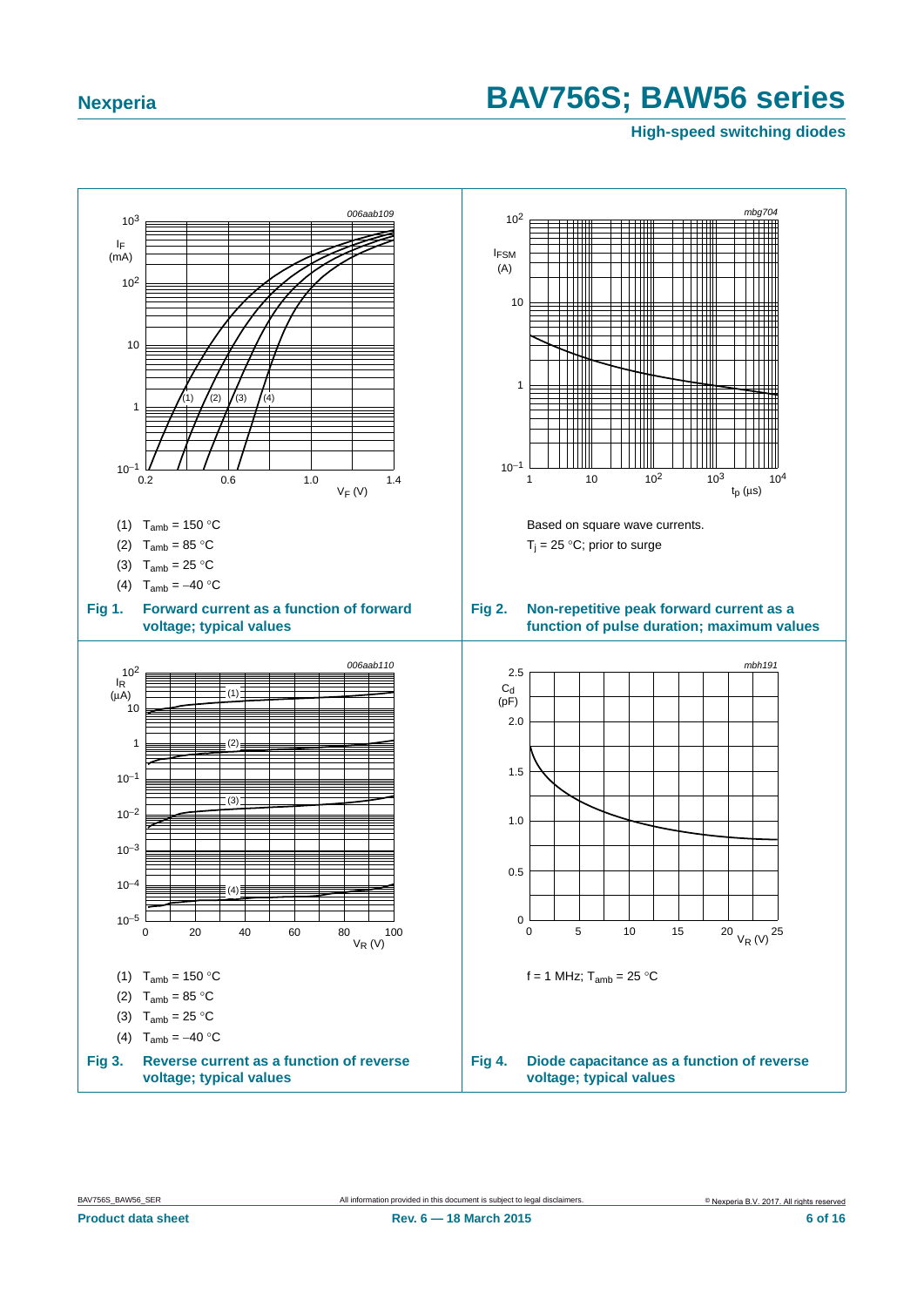**High-speed switching diodes**

#### <span id="page-6-0"></span>**8. Test information**



#### <span id="page-6-1"></span>**8.1 Quality information**

This product has been qualified in accordance with the Automotive Electronics Council (AEC) standard *Q101 - Stress test qualification for discrete semiconductors*, and is suitable for use in automotive applications.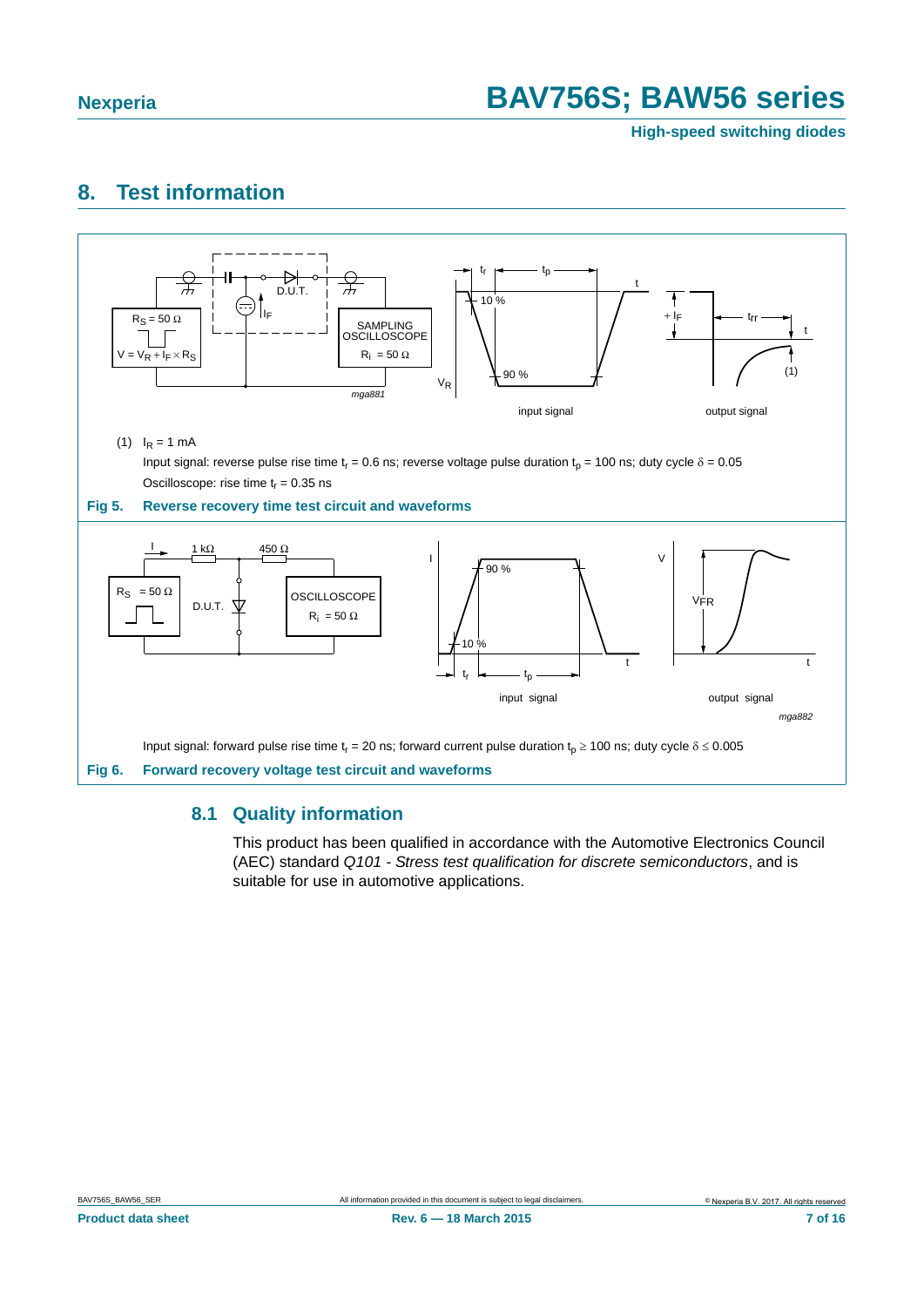**High-speed switching diodes**

#### <span id="page-7-0"></span>**9. Package outline**

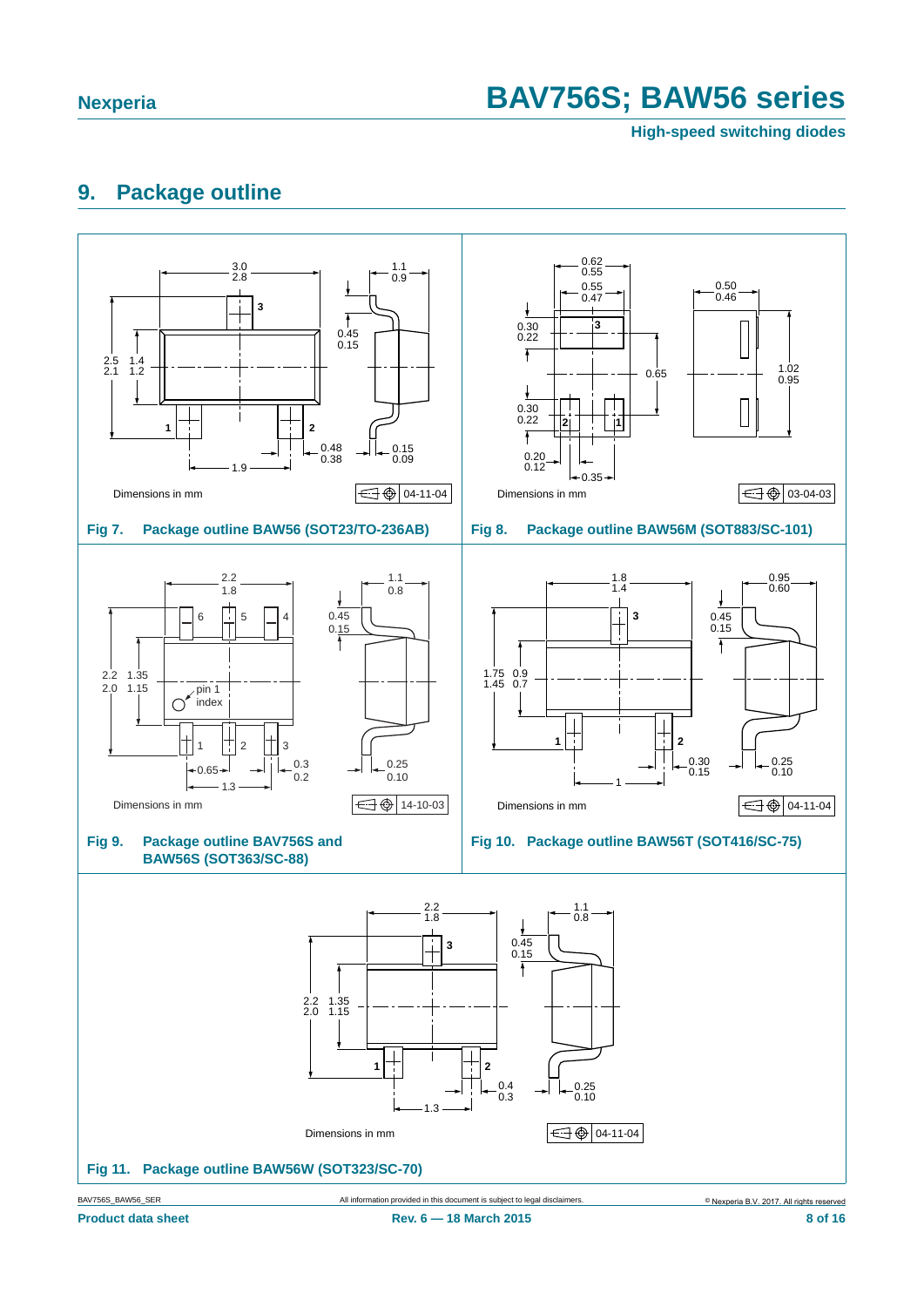**High-speed switching diodes**

#### <span id="page-8-3"></span>**10. Packing information**

#### **Table 9. Packing methods**

*The indicated -xxx are the last three digits of the 12NC ordering code.[\[1\]](#page-8-0)*

| Type number    | Package           | <b>Description</b>                 |             | <b>Packing quantity</b> |        |
|----------------|-------------------|------------------------------------|-------------|-------------------------|--------|
|                |                   |                                    |             | 3000                    | 10000  |
| <b>BAV756S</b> | SOT363            | 4 mm pitch, 8 mm tape and reel; T1 | $\boxed{2}$ | $-115$                  | -135   |
|                |                   | 4 mm pitch, 8 mm tape and reel; T2 | $^{[3]}$    | $-125$                  | $-165$ |
| <b>BAW56</b>   | SOT <sub>23</sub> | 4 mm pitch, 8 mm tape and reel     |             | $-215$                  | $-235$ |
| BAW56M         | SOT883            | 2 mm pitch, 8 mm tape and reel     |             |                         | $-315$ |
| BAW56S         | SOT363            | 4 mm pitch, 8 mm tape and reel; T1 | $\boxed{2}$ | $-115$                  | $-135$ |
|                |                   | 4 mm pitch, 8 mm tape and reel; T2 | $\boxed{3}$ | $-125$                  | $-165$ |
| BAW56T         | SOT416            | 4 mm pitch, 8 mm tape and reel     |             | $-115$                  | $-135$ |
| BAW56W         | SOT323            | 4 mm pitch, 8 mm tape and reel     |             | $-115$                  | $-135$ |

<span id="page-8-0"></span>[1] For further information and the availability of packing methods, see [Section](#page-14-0) 14.

<span id="page-8-1"></span>[2] T1: normal taping

<span id="page-8-2"></span>[3] T2: reverse taping

#### <span id="page-8-4"></span>**11. Soldering**

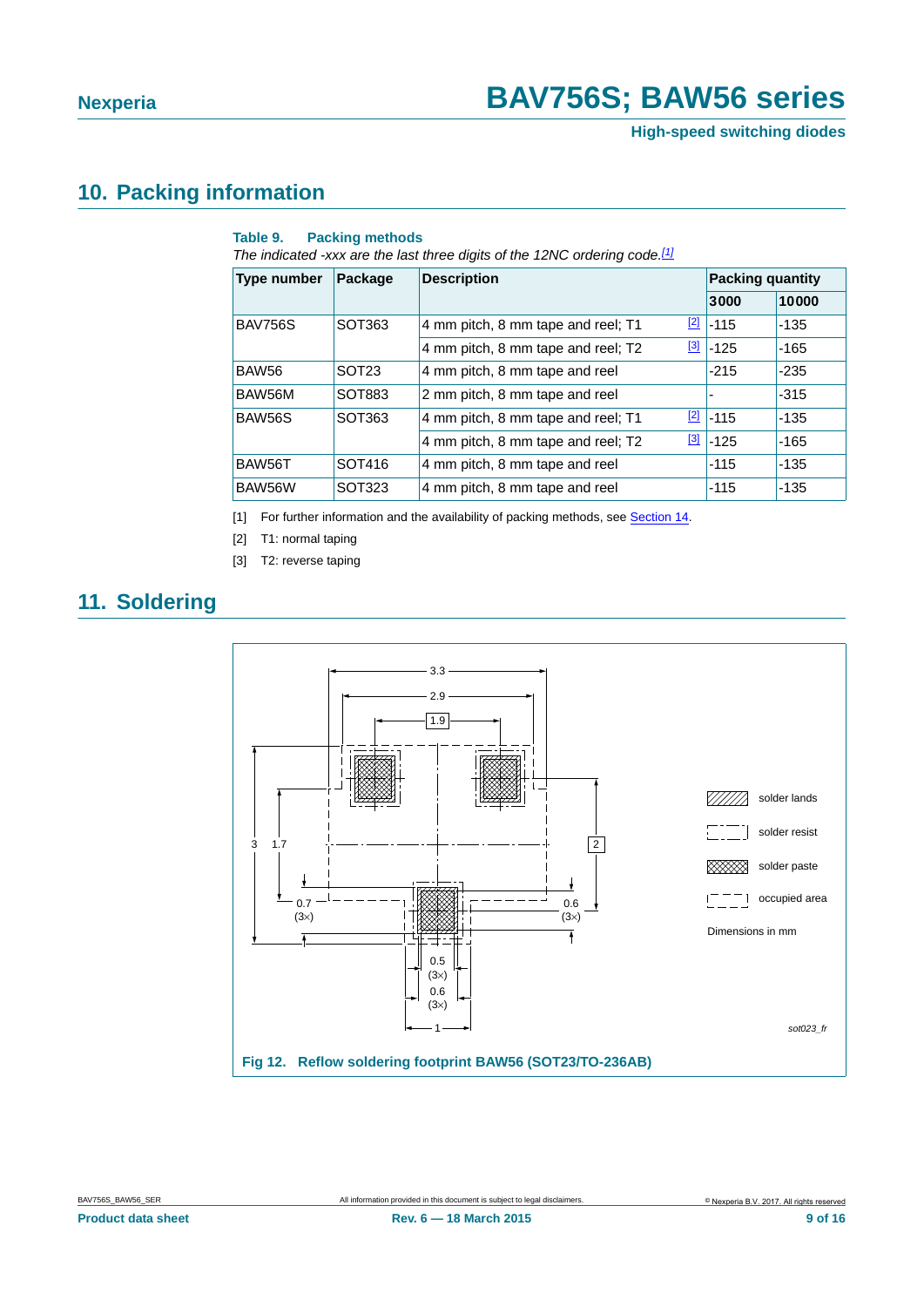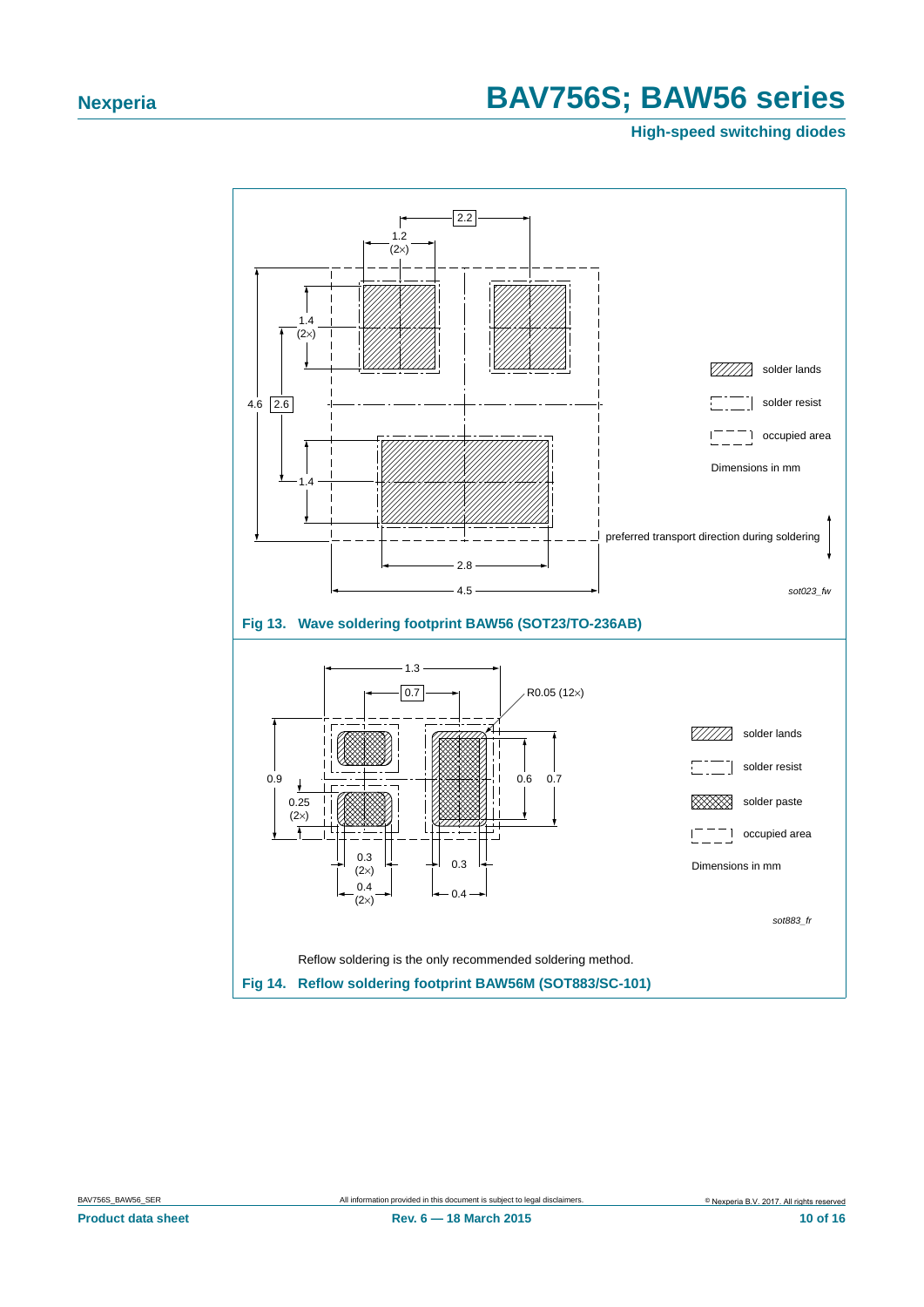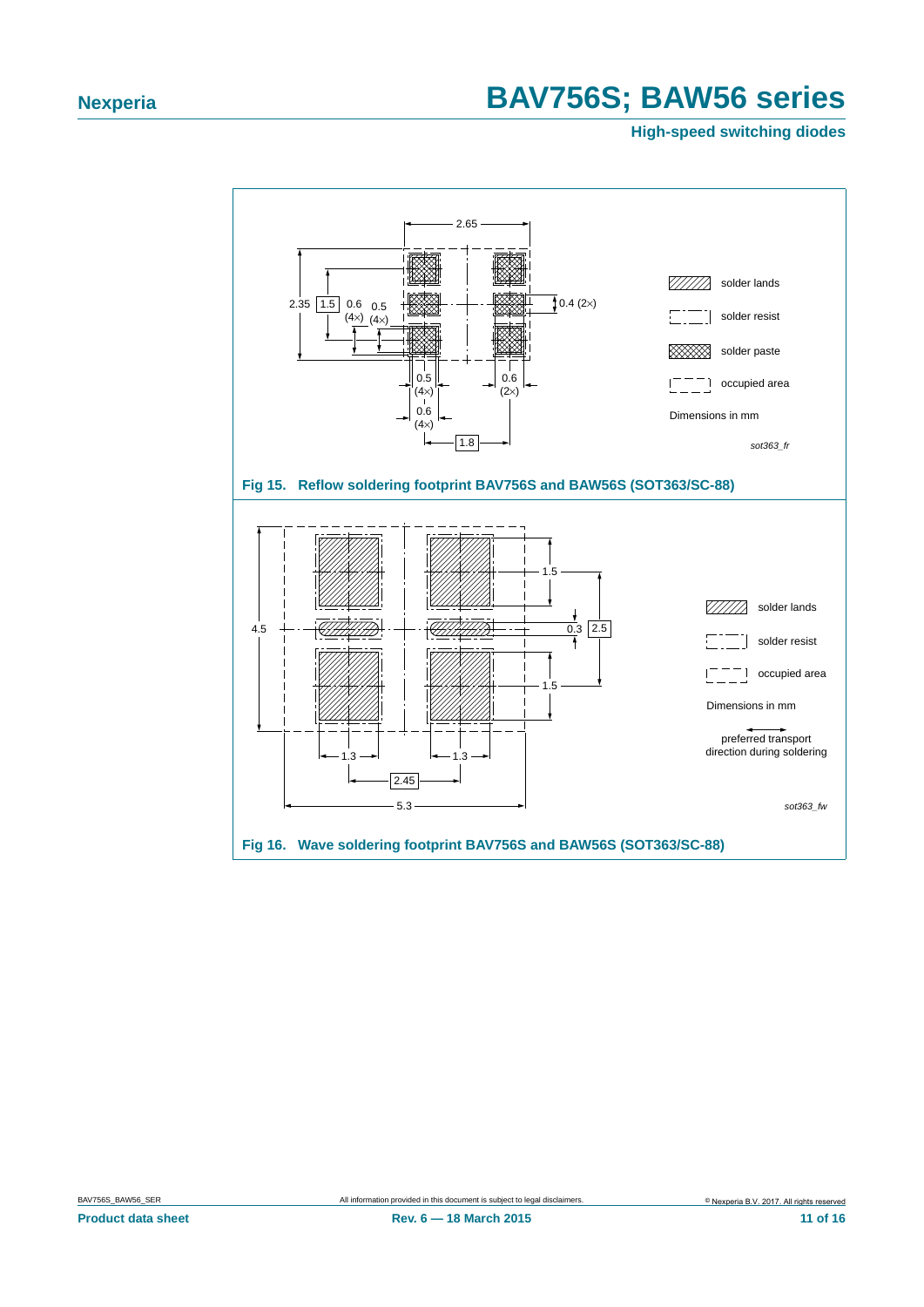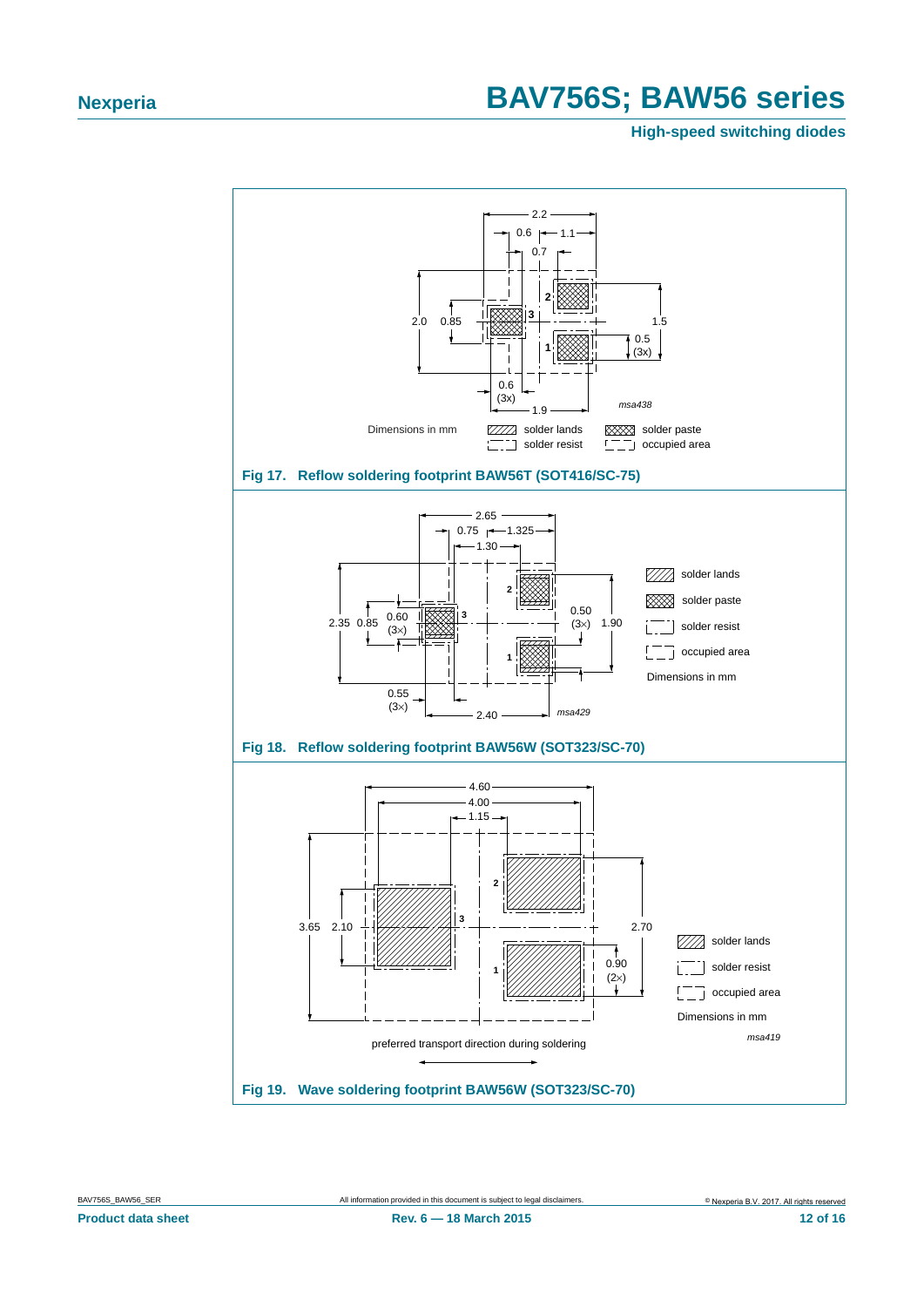**High-speed switching diodes**

### <span id="page-12-0"></span>**12. Revision history**

| <b>Document ID</b>       | Release date                                                                                                           | Data sheet status     | <b>Change notice</b> | <b>Supersedes</b>                                                             |  |
|--------------------------|------------------------------------------------------------------------------------------------------------------------|-----------------------|----------------------|-------------------------------------------------------------------------------|--|
| BAV756S_BAW56_SER<br>v.6 | 20150318                                                                                                               | Product data sheet    |                      | BAV756S BAW56 SER<br>5                                                        |  |
| Modifications:           | The format of this data sheet has been redesigned to comply with the new identity<br>guidelines of NXP Semiconductors. |                       |                      |                                                                               |  |
|                          | Legal texts have been adapted to the new company name where appropriate.                                               |                       |                      |                                                                               |  |
| BAV756S BAW56 SER 5      | 20071126                                                                                                               | Product data sheet    |                      | <b>BAV756S 2</b><br>BAW56 4<br><b>BAW56S 2</b><br><b>BAW56T 2</b><br>BAW56W_4 |  |
| <b>BAV756S 2</b>         | 19971021                                                                                                               | Product specification |                      | BAV756S 1                                                                     |  |
| <b>BAW56 4</b>           | 20030325                                                                                                               | Product specification |                      | <b>BAW56 3</b>                                                                |  |
| <b>BAW56S 2</b>          | 19971021                                                                                                               | Product specification |                      | <b>BAW56S 1</b>                                                               |  |
| <b>BAW56T_2</b>          | 19971219                                                                                                               | Product specification |                      |                                                                               |  |
| <b>BAW56W 4</b>          | 19990511                                                                                                               | Product specification |                      | <b>BAW56W 3</b>                                                               |  |

#### **Table 10. Revision history**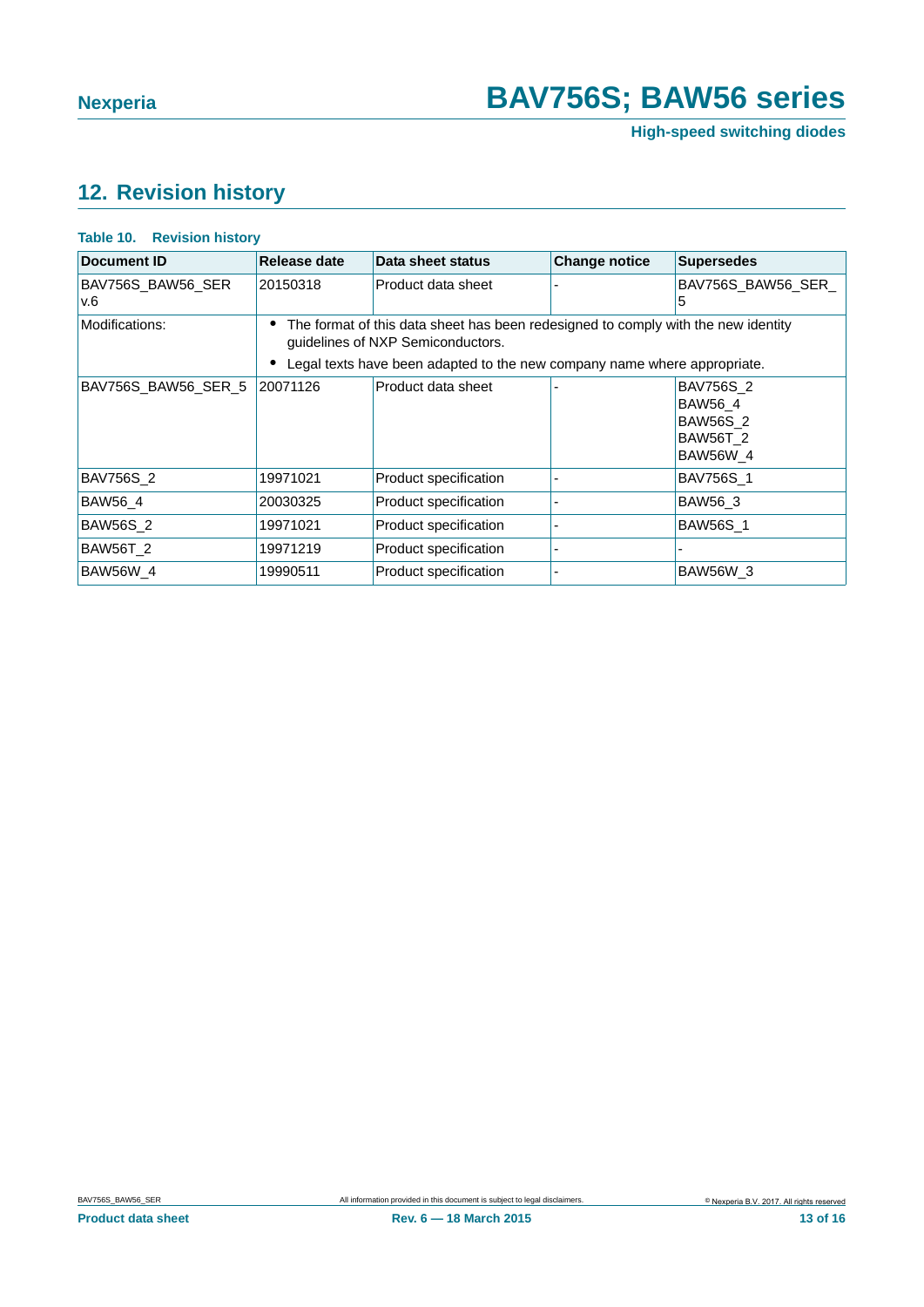#### <span id="page-13-3"></span>**13. Legal information**

#### <span id="page-13-4"></span>**13.1 Data sheet status**

| Document status[1][2]          | <b>Product status</b> <sup>[3]</sup> | <b>Definition</b>                                                                     |
|--------------------------------|--------------------------------------|---------------------------------------------------------------------------------------|
| Objective [short] data sheet   | Development                          | This document contains data from the objective specification for product development. |
| Preliminary [short] data sheet | Qualification                        | This document contains data from the preliminary specification.                       |
| Product [short] data sheet     | Production                           | This document contains the product specification.                                     |

<span id="page-13-0"></span>[1] Please consult the most recently issued document before initiating or completing a design.

<span id="page-13-1"></span>[2] The term 'short data sheet' is explained in section "Definitions".

<span id="page-13-2"></span>[3] The product status of device(s) described in this document may have changed since this document was published and may differ in case of multiple devices. The latest product status<br>information is available on the Intern

#### <span id="page-13-5"></span>**13.2 Definitions**

**Draft —** The document is a draft version only. The content is still under internal review and subject to formal approval, which may result in modifications or additions. Nexperia does not give any

representations or warranties as to the accuracy or completeness of information included herein and shall have no liability for the consequences of use of such information.

**Short data sheet —** A short data sheet is an extract from a full data sheet with the same product type number(s) and title. A short data sheet is intended for quick reference only and should not be relied upon to contain detailed and full information. For detailed and full information see the relevant full data sheet, which is available on request via the local Nexperia sales office. In case of any inconsistency or conflict with the short data sheet, the full data sheet shall prevail.

**Product specification —** The information and data provided in a Product data sheet shall define the specification of the product as agreed between Nexperia and its customer, unless Nexperia and

customer have explicitly agreed otherwise in writing. In no event however, shall an agreement be valid in which the Nexperia product is deemed to offer functions and qualities beyond those described in the Product data sheet.

#### <span id="page-13-6"></span>**13.3 Disclaimers**

**Limited warranty and liability —** Information in this document is believed to be accurate and reliable. However, Nexperia does not give any representations or warranties, expressed or implied, as to the accuracy or completeness of such information and shall have no liability for the consequences of use of such information. Nexperia takes no responsibility for the content in this document if provided by an information source outside of Nexperia.

In no event shall Nexperia be liable for any indirect, incidental, punitive, special or consequential damages (including - without limitation - lost profits, lost savings, business interruption, costs related to the removal or replacement of any products or rework charges) whether or not such damages are based on tort (including negligence), warranty, breach of contract or any other legal theory.

Notwithstanding any damages that customer might incur for any reason whatsoever, Nexperia's aggregate and cumulative liability towards customer for the products described herein shall be limited in accordance with the *Terms and conditions of commercial sale* of Nexperia.

**Right to make changes —** Nexperia reserves the right to make changes to information published in this document, including without limitation specifications and product descriptions, at any time and without notice. This document supersedes and replaces all information supplied prior to the publication hereof.

#### **Suitability for use in automotive applications —** This Nexperia product has been qualified for use in automotive

applications. Unless otherwise agreed in writing, the product is not designed, authorized or warranted to be suitable for use in life support, life-critical or safety-critical systems or equipment, nor in applications where failure or malfunction of a Nexperia product can reasonably be expected to result in personal injury, death or severe property or environmental damage. Nexperia and its suppliers accept no liability for inclusion and/or use of Nexperia products in such equipment or applications and therefore such inclusion and/or use is at the customer's own risk.

**Applications —** Applications that are described herein for any of these products are for illustrative purposes only. Nexperia makes no representation or warranty that such applications will be suitable for the specified use without further testing or modification.

Customers are responsible for the design and operation of their applications and products using Nexperia products, and Nexperia accepts no liability for any assistance with applications or customer product design. It is customer's sole responsibility to determine whether the Nexperia product is suitable and fit for the customer's applications and products planned, as well as for the planned application and use of customer's third party customer(s). Customers should provide appropriate design and operating safeguards to minimize the risks associated with their applications and products.

Nexperia does not accept any liability related to any default, damage, costs or problem which is based on any weakness or default in the customer's applications or products, or the application or use by customer's third party customer(s). Customer is responsible for doing all necessary testing for the customer's applications and products using Nexperia products in order to avoid a default of the applications and the products or of the application or use by customer's third party customer(s). Nexperia does not accept any liability in this respect.

**Limiting values —** Stress above one or more limiting values (as defined in the Absolute Maximum Ratings System of IEC 60134) will cause permanent damage to the device. Limiting values are stress ratings only and (proper) operation of the device at these or any other conditions above those given in the Recommended operating conditions section (if present) or the Characteristics sections of this document is not warranted. Constant or repeated exposure to limiting values will permanently and irreversibly affect the quality and reliability of the device.

**Terms and conditions of commercial sale —** Nexperia

products are sold subject to the general terms and conditions of commercial sale, as published at [http://www.nexperia.c](http://www.nexperia.com/profile/terms)om/profile/terms unless otherwise agreed in a valid written individual agreement. In case an individual agreement is concluded only the terms and conditions of the respective agreement shall apply. Nexperia hereby expressly objects to applying the customer's general terms and conditions with regard to the purchase of Nexperia products by customer.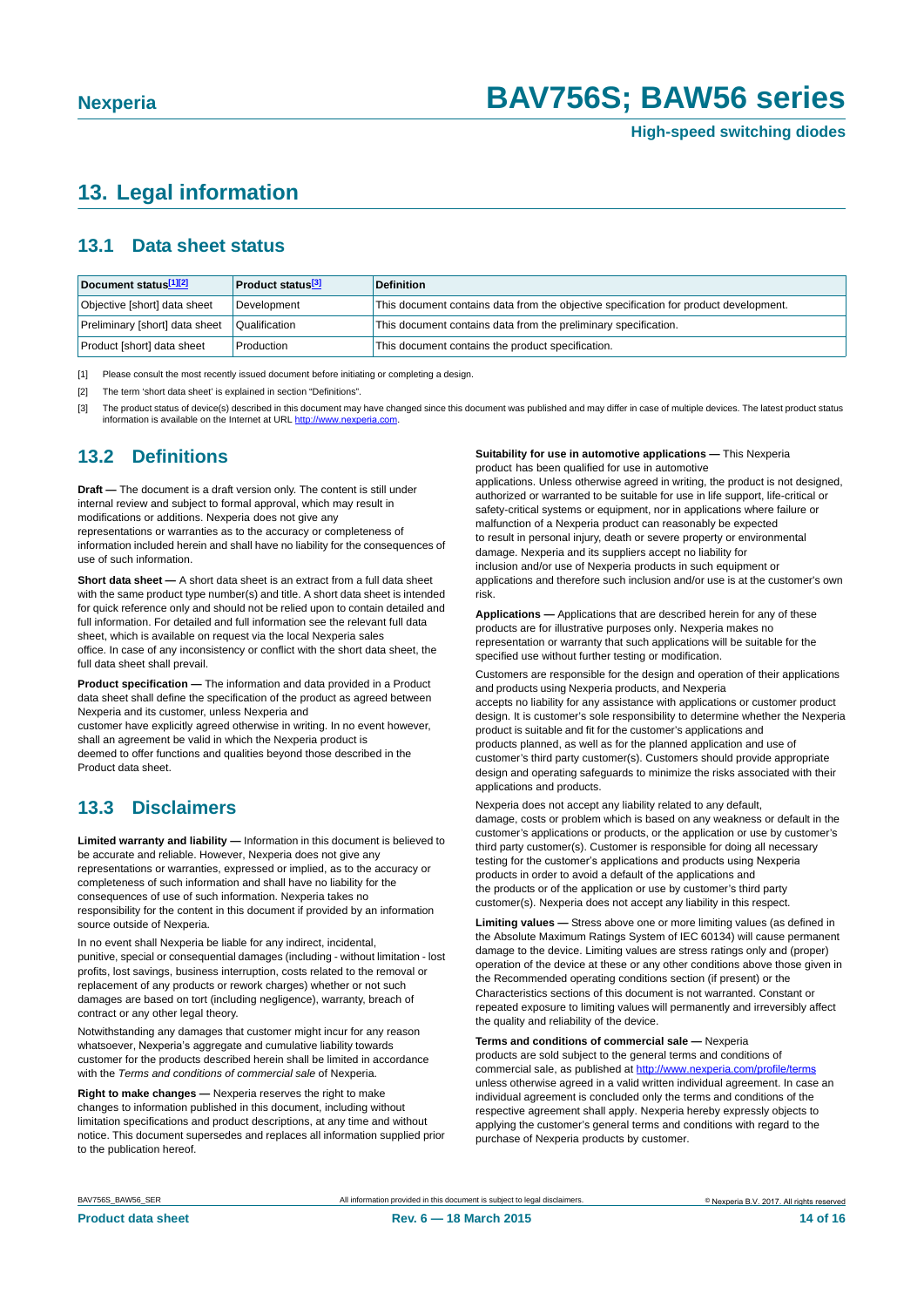#### **High-speed switching diodes**

**No offer to sell or license —** Nothing in this document may be interpreted or construed as an offer to sell products that is open for acceptance or the grant, conveyance or implication of any license under any copyrights, patents or other industrial or intellectual property rights.

**Quick reference data —** The Quick reference data is an extract of the product data given in the Limiting values and Characteristics sections of this document, and as such is not complete, exhaustive or legally binding.

**Export control —** This document as well as the item(s) described herein may be subject to export control regulations. Export might require a prior authorization from competent authorities.

**Translations —** A non-English (translated) version of a document is for reference only. The English version shall prevail in case of any discrepancy between the translated and English versions.

#### <span id="page-14-1"></span>**13.4 Trademarks**

Notice: All referenced brands, product names, service names and trademarks are the property of their respective owners.

#### <span id="page-14-0"></span>**14. Contact information**

For more information, please visit: **http://www.nexperia.com**

For sales office addresses, please send an email to: **salesaddresses@nexperia.com**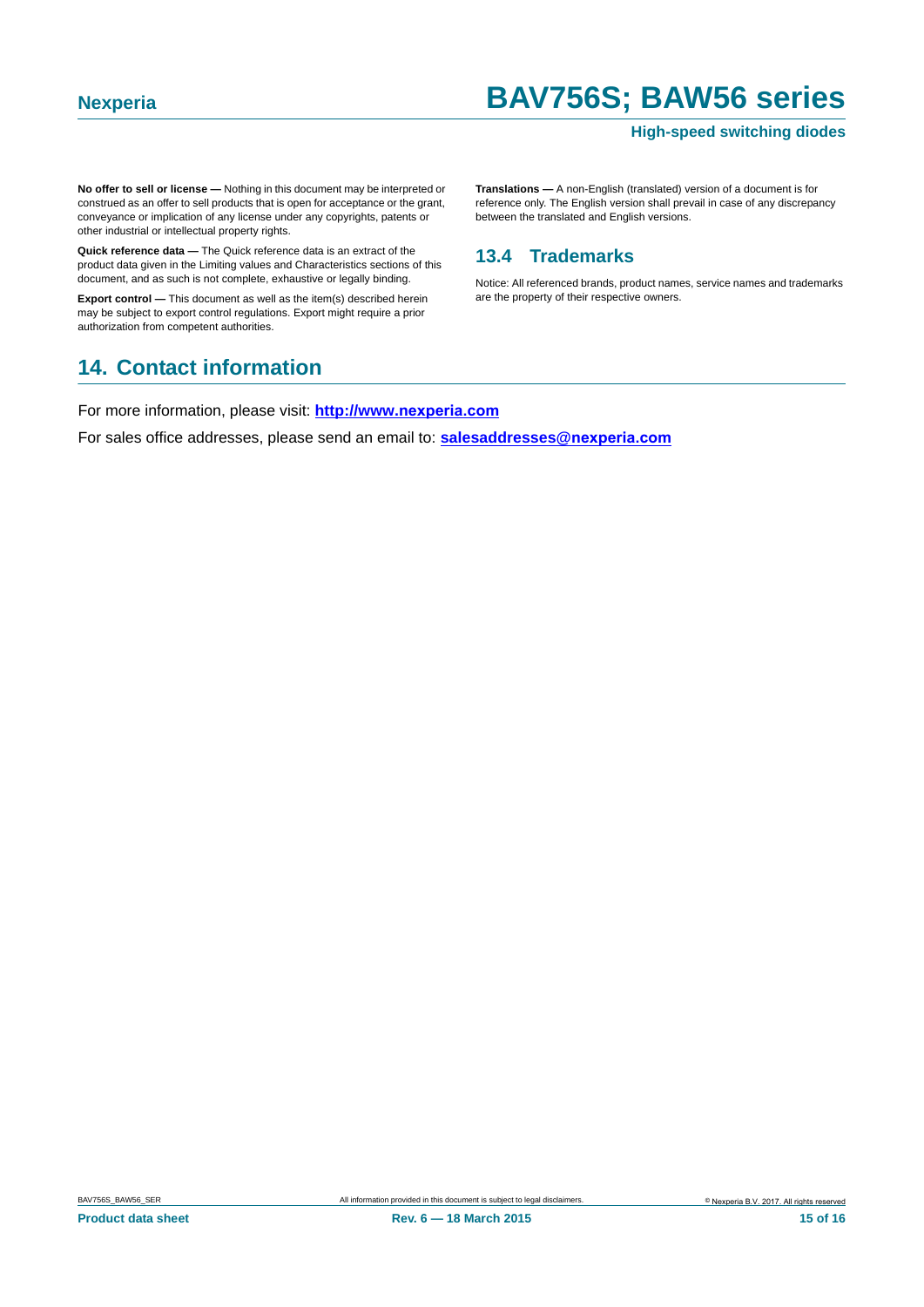**High-speed switching diodes**

#### <span id="page-15-0"></span>**15. Contents**

| 1    |                            |
|------|----------------------------|
| 1.1  | General description  1     |
| 1.2  |                            |
| 1.3  |                            |
| 1.4  |                            |
| 2    |                            |
| 3    |                            |
| 4    |                            |
| 5    |                            |
| 6    | Thermal characteristics  4 |
| 7    | Characteristics 5          |
| 8    |                            |
| 8.1  |                            |
| 9    | Package outline  8         |
| 10   | Packing information  9     |
| 11   | Soldering  9               |
| 12   | Revision history 13        |
| 13   | 14                         |
| 13.1 | 14                         |
| 13.2 | Definitions<br>14          |
| 13.3 | Disclaimers<br>14          |
| 13.4 | Trademarks<br>15           |
| 14   | Contact information<br>15  |
| 15   | 16                         |